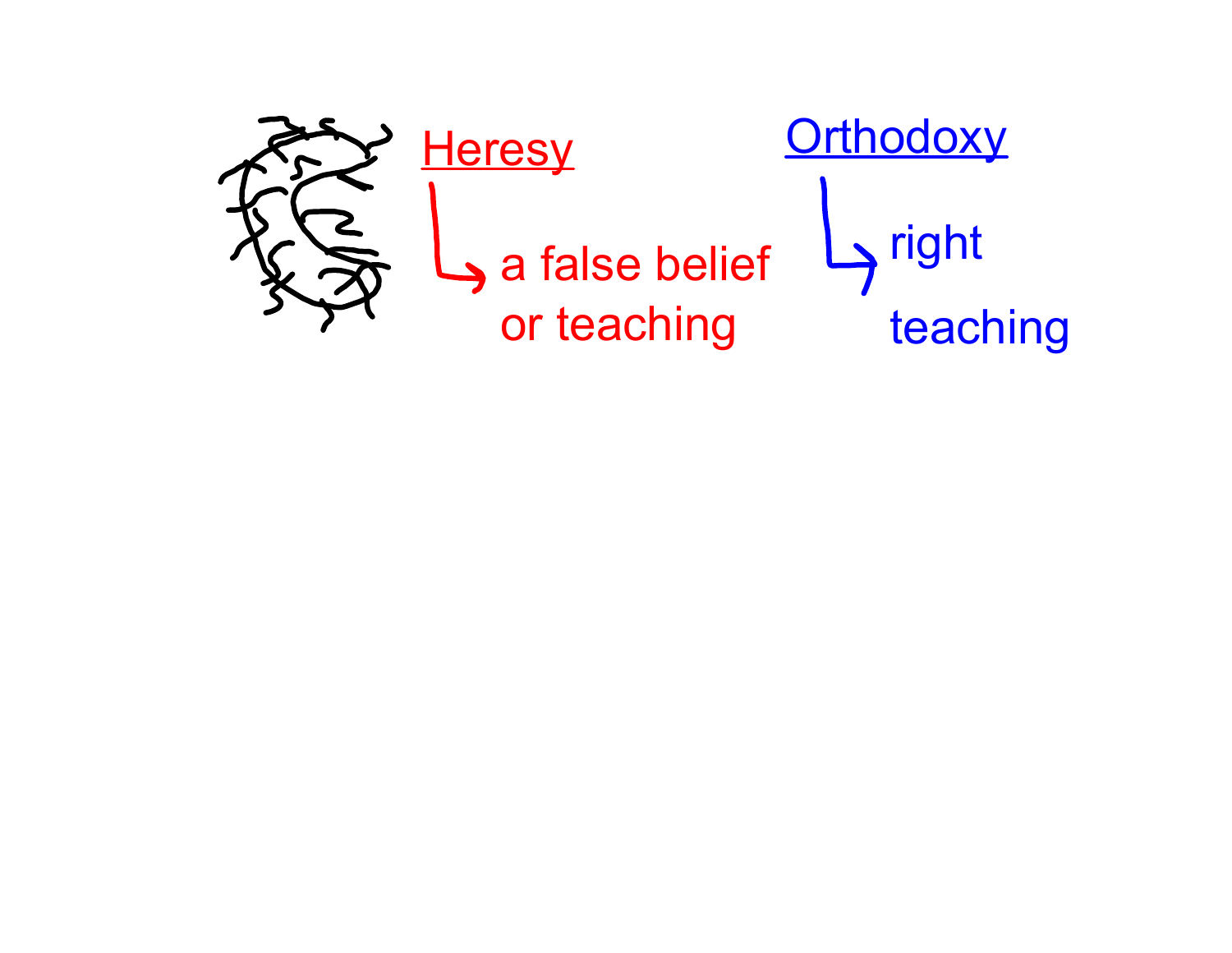**1) All bishops** 

**2) Called by Emperor** 

**3) Validated by the pope Ecumenical**

325 A.D.

Council of Nicaea

Emperor Constantine called a council of bishops to decide a conflict over Christ's divinity.

Arian Heresy

Arius: A priest who taught Jesus was not God, but the first and best creature God made.

Orthodoxy - St. Athanasius: a priest who taught against Arius that:

Jesus the man was the Son of God.

The Son of God was, is, and always will be God

Jesus is "of the same substance" as God the Father .

We believe in one Lord, **homoosious** 

consubstantial

Jesus Christ

- eternally begotten of the Father

Nicene

Creed

God from God Light from Light True God from True God Begotten, not made Consubstantial (one in being) with the Father

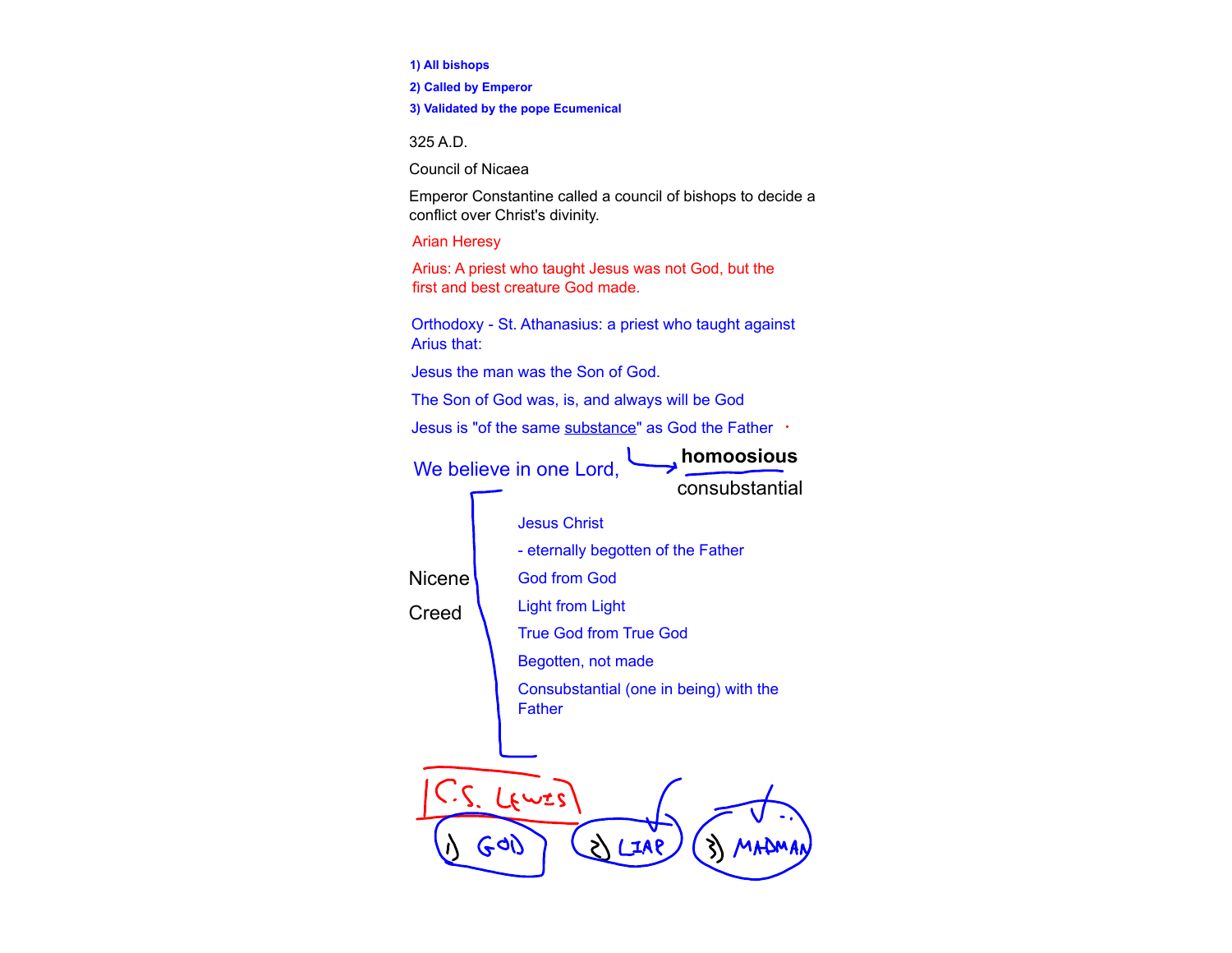| <b>Apostles' Creed</b>                                                                                                                                                                                                                                                                                                                                                                    | <b>Nicene Creed</b>                                                                                                                                                                                                                                                                                                                                                                                                                            |
|-------------------------------------------------------------------------------------------------------------------------------------------------------------------------------------------------------------------------------------------------------------------------------------------------------------------------------------------------------------------------------------------|------------------------------------------------------------------------------------------------------------------------------------------------------------------------------------------------------------------------------------------------------------------------------------------------------------------------------------------------------------------------------------------------------------------------------------------------|
| Creator of heaven and earth,                                                                                                                                                                                                                                                                                                                                                              | I believe in God, the Father almighty, I believe in one God, the Father almighty,<br>maker of heaven and earth,<br>of all things visible and invisible.                                                                                                                                                                                                                                                                                        |
| and in Jesus Christ,<br>his only Son, our Lord,                                                                                                                                                                                                                                                                                                                                           | I believe in one Lord Jesus Christ,<br>the Only Begotten Son of God,<br>born of the Father before all ages.                                                                                                                                                                                                                                                                                                                                    |
|                                                                                                                                                                                                                                                                                                                                                                                           | God from God, Light from Light,<br>true God from true God,<br>begotten, not made,<br>consubstantial with the Father;<br>through him all things were made.<br>For us men and for our salvation<br>he came down from heaven,                                                                                                                                                                                                                     |
| who was conceived<br>by the Holy Spirit,<br>born of the Virgin Mary,<br>suffered under Pontius Pilate,<br>was crucified, died and was buried;<br>he descended into hell;<br>on the third day he rose again<br>from the dead;<br>he ascended into heaven,<br>and is seated at the right hand of Go<br>the Father almighty;<br>from there he will come to judge<br>the living and the dead. | and by the Holy Spirit<br>was incarnate of the Virgin Mary,<br>and became man.<br>For our sake he was crucified under<br>Pontius Pilate,<br>he suffered death and was buried,<br>and rose again on the third day<br>in accordance with the Scriptures.<br>He ascended into heaven<br>and is seated at the right hand of the<br>Father.<br>He will come again in glory<br>to judge the living and the dead<br>and his kingdom will have no end. |
| I believe in the Holy Spirit,                                                                                                                                                                                                                                                                                                                                                             | I believe in the Holy Spirit,<br>the Lord, the giver of life,<br>who proceeds from the Father<br>and the Son,<br>who with the Father and the Son<br>is adored and glorified,<br>who has spoken through the prophets.                                                                                                                                                                                                                           |
| the holy catholic Church,<br>the communion of saints,<br>the forgiveness of sins,<br>the resurrection of the body,<br>and life everlasting. Amen.                                                                                                                                                                                                                                         | I believe in one, holy,<br>catholic and apostolic Church.<br>I confess one baptism<br>for the forgiveness of sins<br>and I look forward to the<br>resurrection of the dead<br>and the life of the world to come. Amen.                                                                                                                                                                                                                         |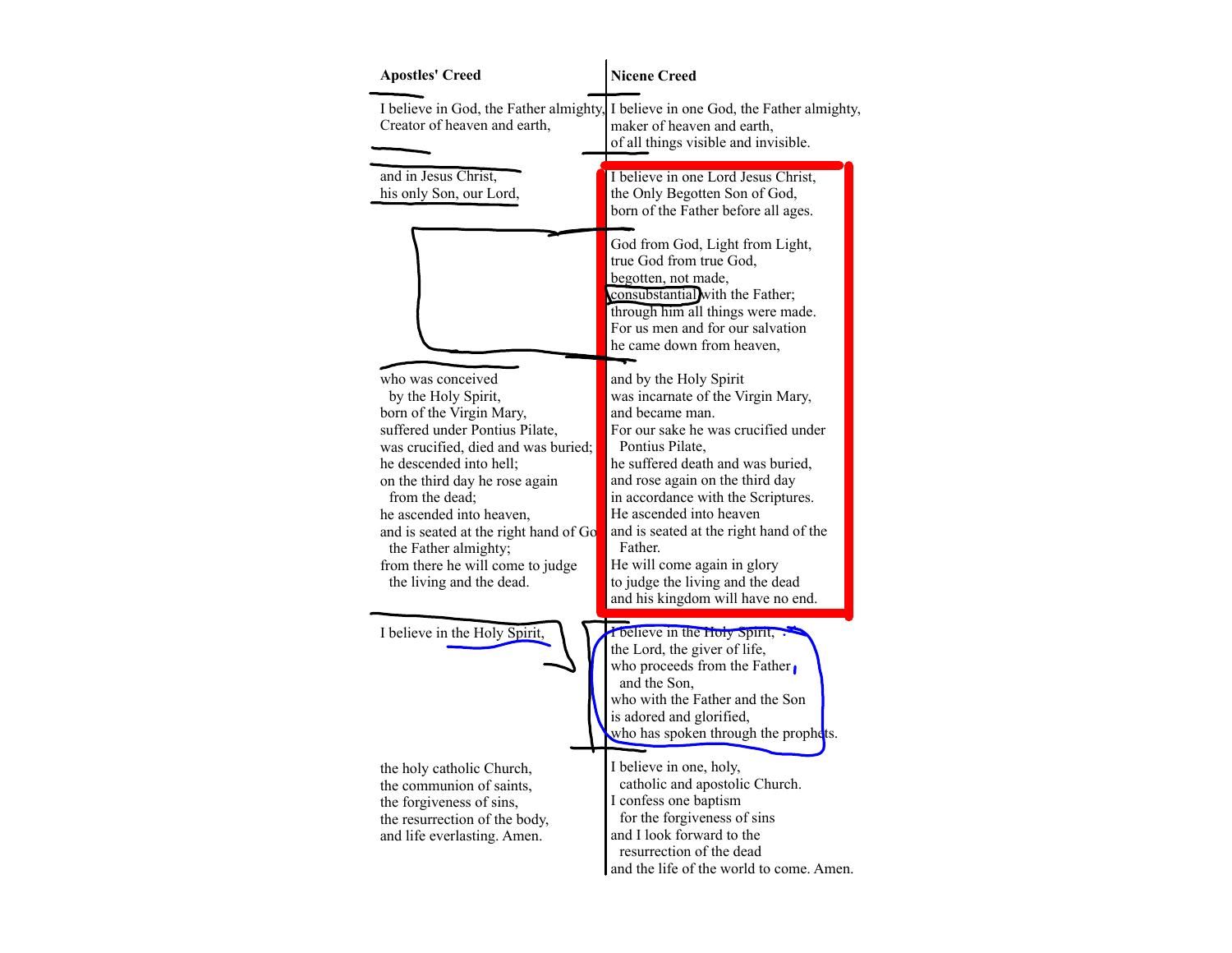# **Councils of the Early Church and the Heresies they Corrected**

I. **First Council of Nicaea, 325** Heresy: Arianism - Christ as first creature, but not equal to Godsus >> Not GOD

Orthodox teaching: The Son of God, Jesus, is true God; the same substance as the God the Father (St. Athanasius) **Consubstantial** 

Nicene Creed C.S. Lewis 1) Blasphemer (Liar) 2) Mad 3) God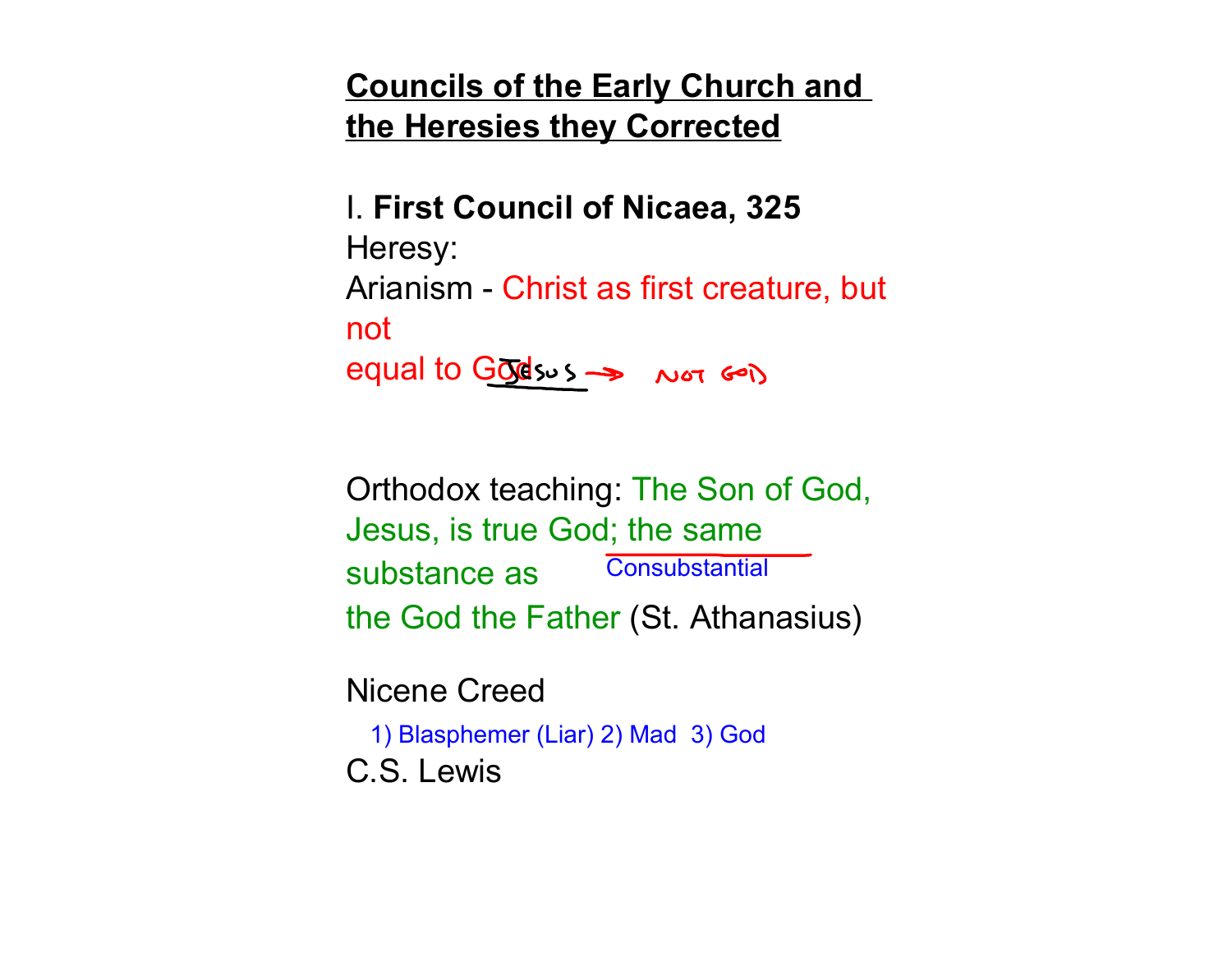II. **First Council of Constantinople, 381** Heresy: Macedonianism - Holy Spirit as creature/angel, but not equal to God

Orthodox Teaching: The Holy Spirit is God - "Who with the Father and the Son is adored and glorified" (St. Basil)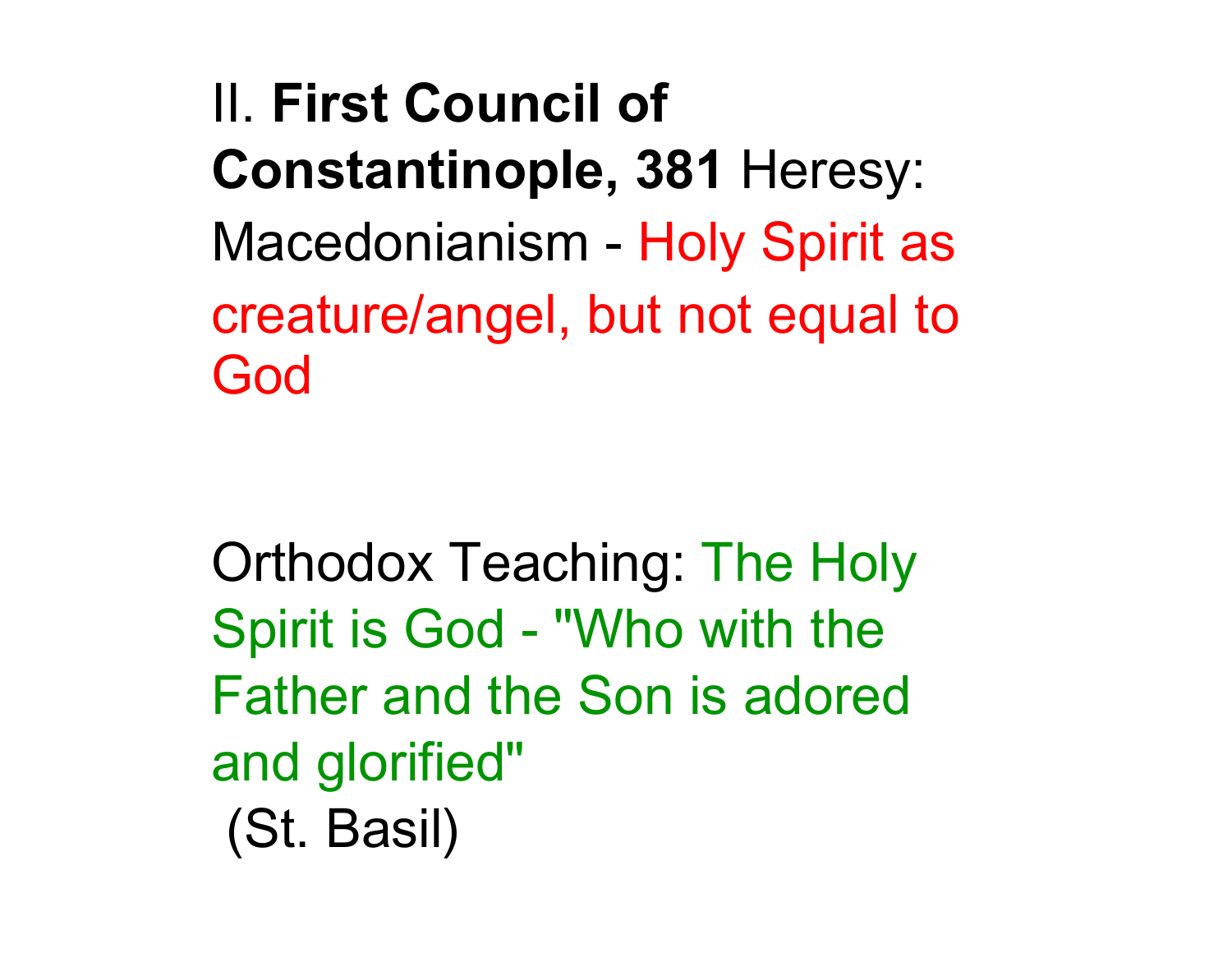III. **Council of Ephesus, 431** Heresy: Nestorianism - Christ as a union of two persons - Mary only the Mother of Jesus the Human

Orthodox teaching: Jesus Christ is One Divine Person with two Natures, Human and Divine: The Hypostatic Union - Jesus' two Natures are inseperable, even in Mary's womb, so Mary is Theotokos - "God-bearer", Mother of God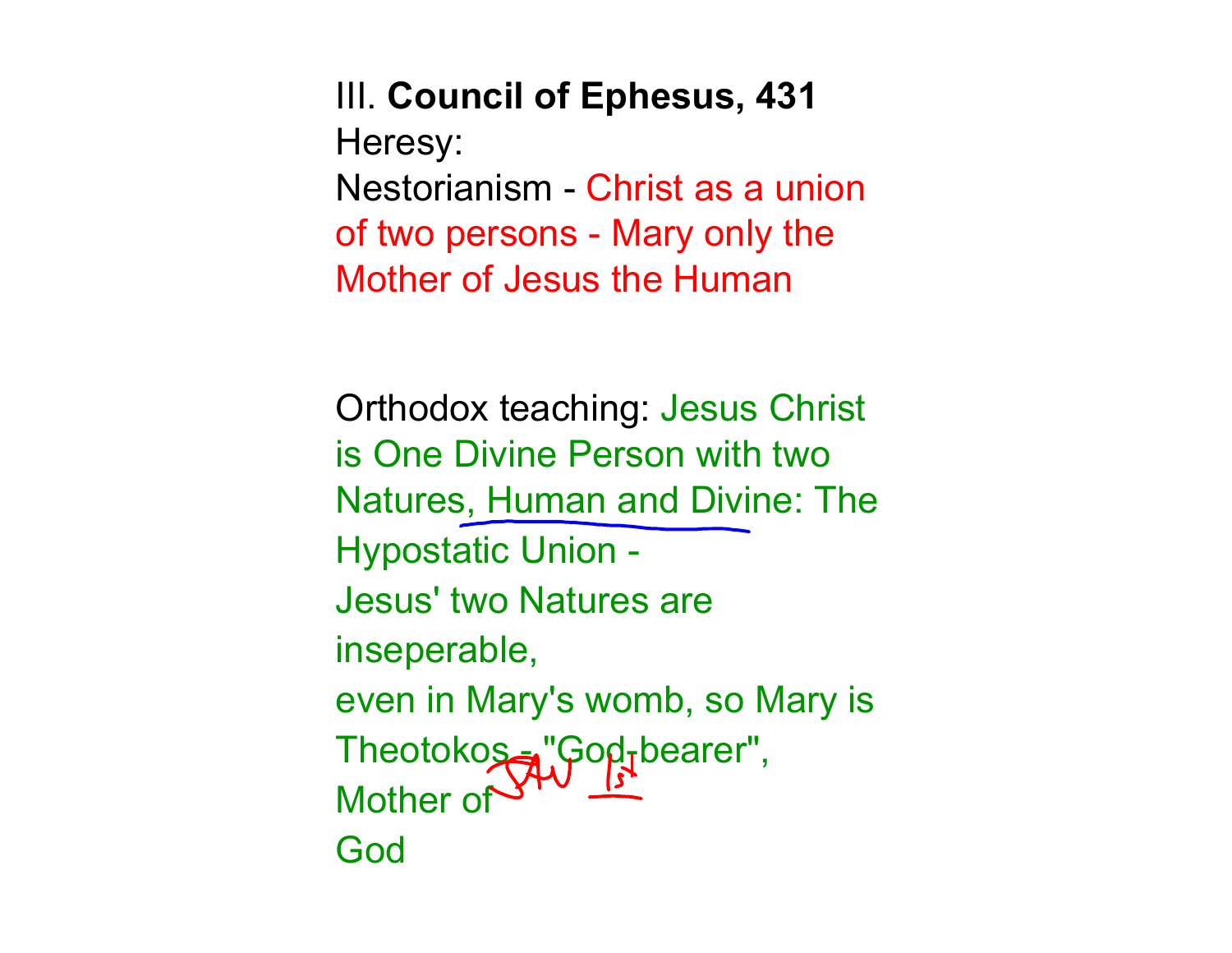IV. Council of Chalcedon, 451 Heresy: MOMO physitism: Christ as one person th only a Divine nature

Orthodox teaching: eaffirmed that Jesus is one Divine Person with two Natures, 100% Human, 100% Divine

Tome of Leo the Great: Letter sent to the council explaining the Hypostatic Union = Jesus is one divine person with two nature (human + divine)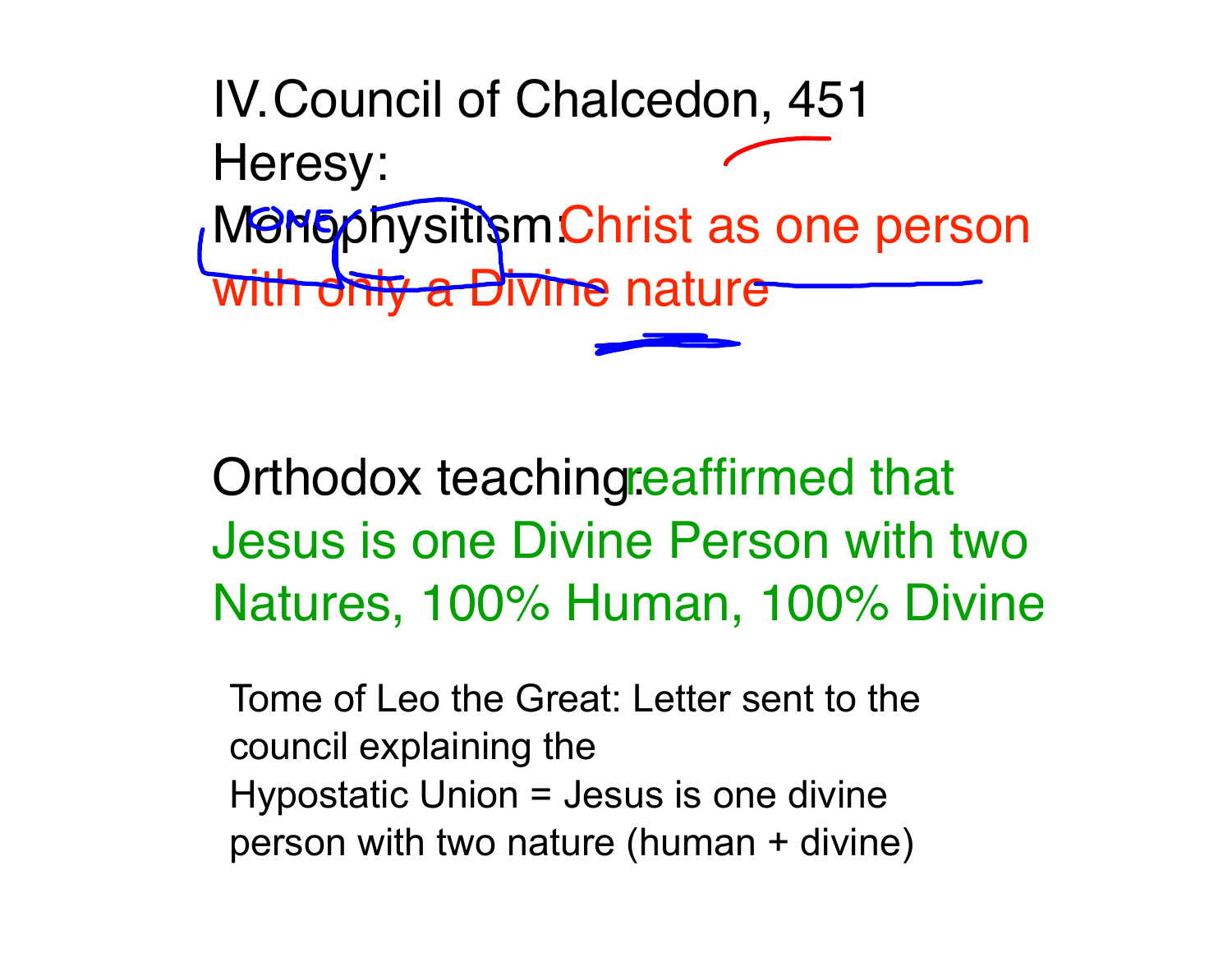**V. Second Council of Constantinople, 553** Orthodox teaching: Reaffirmed Church teaching on the Trinity and the Incarnation

## **VI. Third Council of Constantinople, 680**

Heresy: Mondthelitism - denied that Jesus had a human will



Orthodox teaching: Jesus, having two natures, Divine and Human, has two wills, Divine and Human - the Human will, although separate, submits all things to His Divine will.

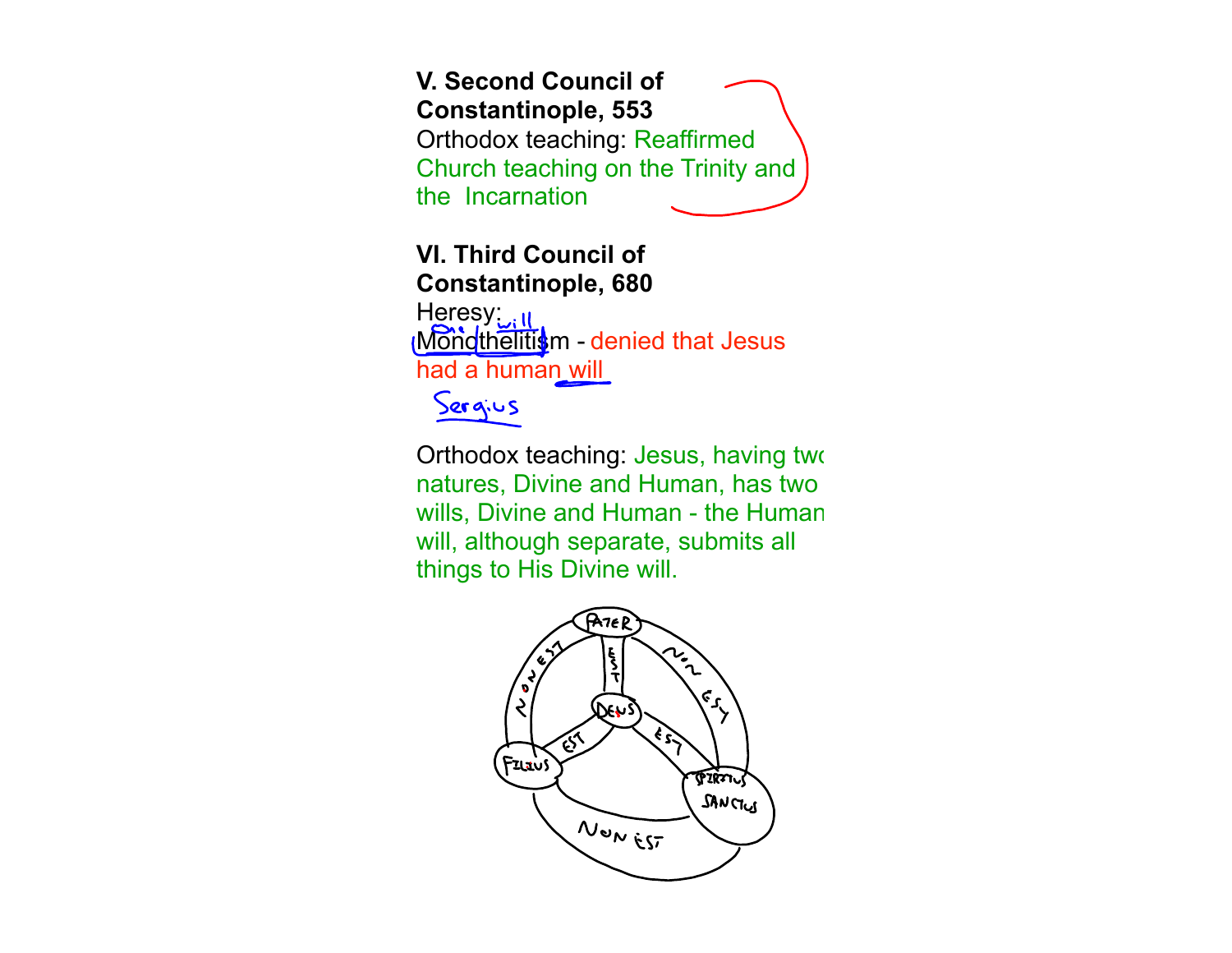VII. **Second Council of Nicaea, 787** Heresy: **Iconoclasm - considered veneration** of saints, images, relics idolatrous, Image-breakers

Orthodox teaching: Worship is due to God alone, but we can venerate saints, relics, and sacred images

Dulia: honor given to the saints Hyperdulia: special honor given to -Mary, the Mother of God Latria: adoration, worship given only to God

Colossians 1:15 - "Jesus is the visible icon of the invisible God"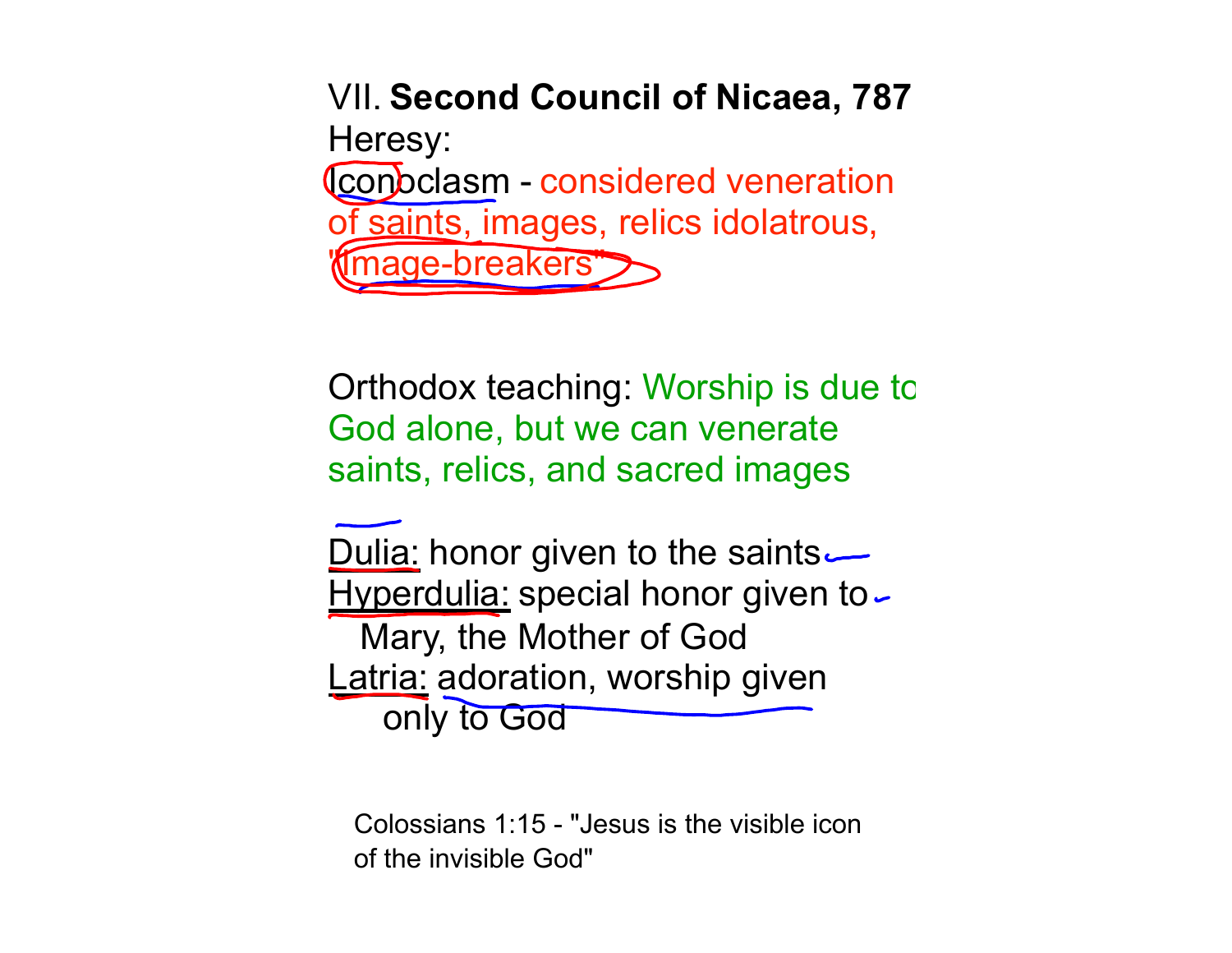Review HW: Read pg. 77, WBK, pg. 42

1- Which heresy considered Christ the "first creature", but not of the same substance as the Father?

2- Which heresy disagreed with giving Mary the title "Theotokos"?

3- Which heresy taught that Christ only had a divine nature and not a human nature?

- Which Council...

4- affirmed the divinity of the Holy Spirit?

5- affirmed that worship is due to God alone and that we can venerate saints, relics, and sacred images, like icons

6- affirmed that Jesus is true God ("one in being with the Father"; consubstantial, of the same substance, homoosious)

7- affirmed that Jesus has two wills, human and divine, along with His two natures, and that the human will, although separate, submits in all things to His divine will

8- affirmed that Jesus is one Divine Person with two natures: 100% Human and 100% Divine

9 proclaimed Mary as Theotokos or "Godbearer", Mother of God; and affirmed the unity of Jesus as one Divine Person, even in the womb of Mary

10- affirmed Church teaching on the Trinity and the Incarnation